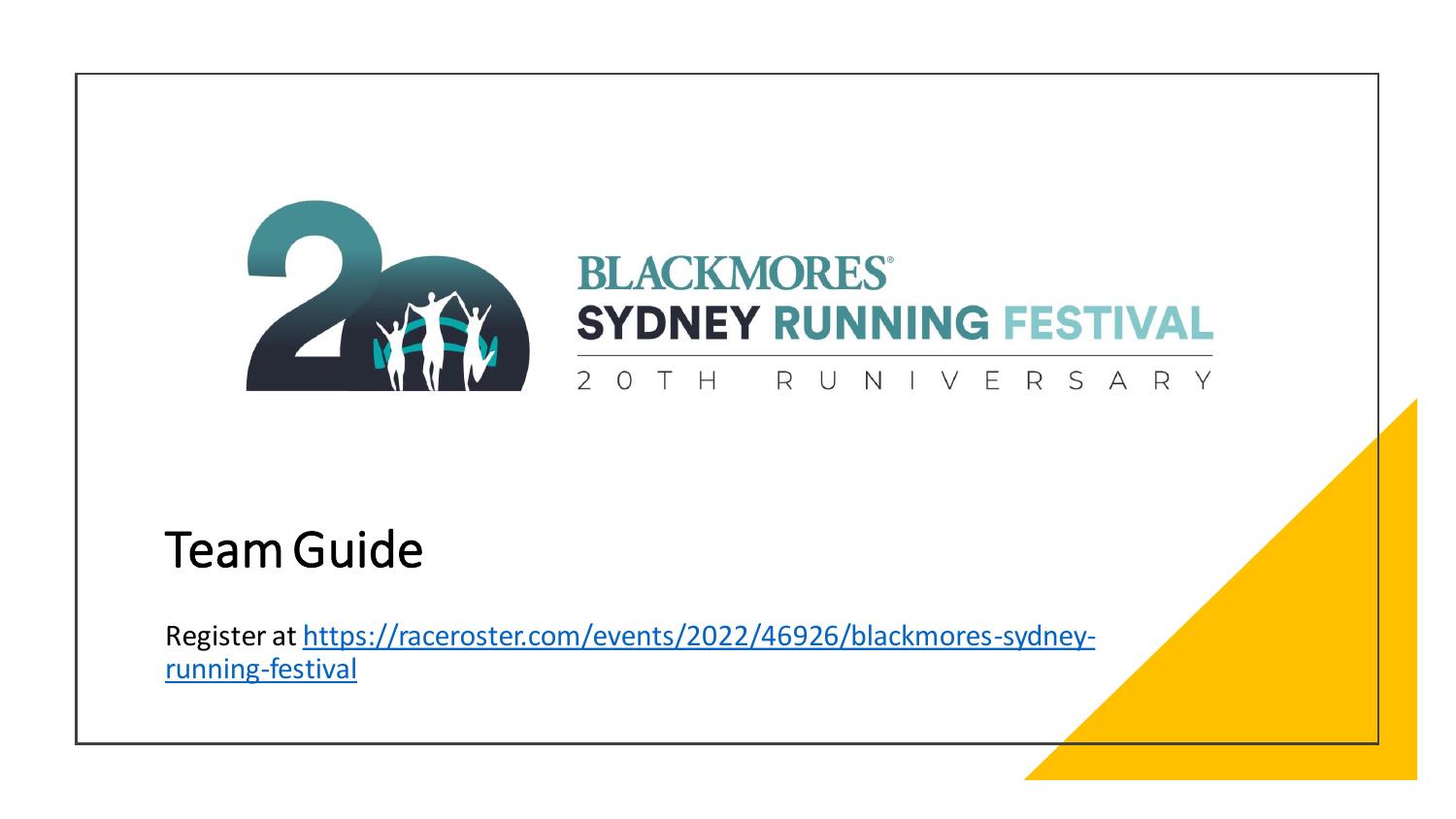# Guide to this document

- Create a team
	- Page 4
- Different options on how to join a team
	- Page 5 Add to an existing team during the registration process
	- Page 6 Join an existing team via Participant Dashboard
	- Page 7 Team Referral Link
- How to manage your team
	- Page  $8 10$

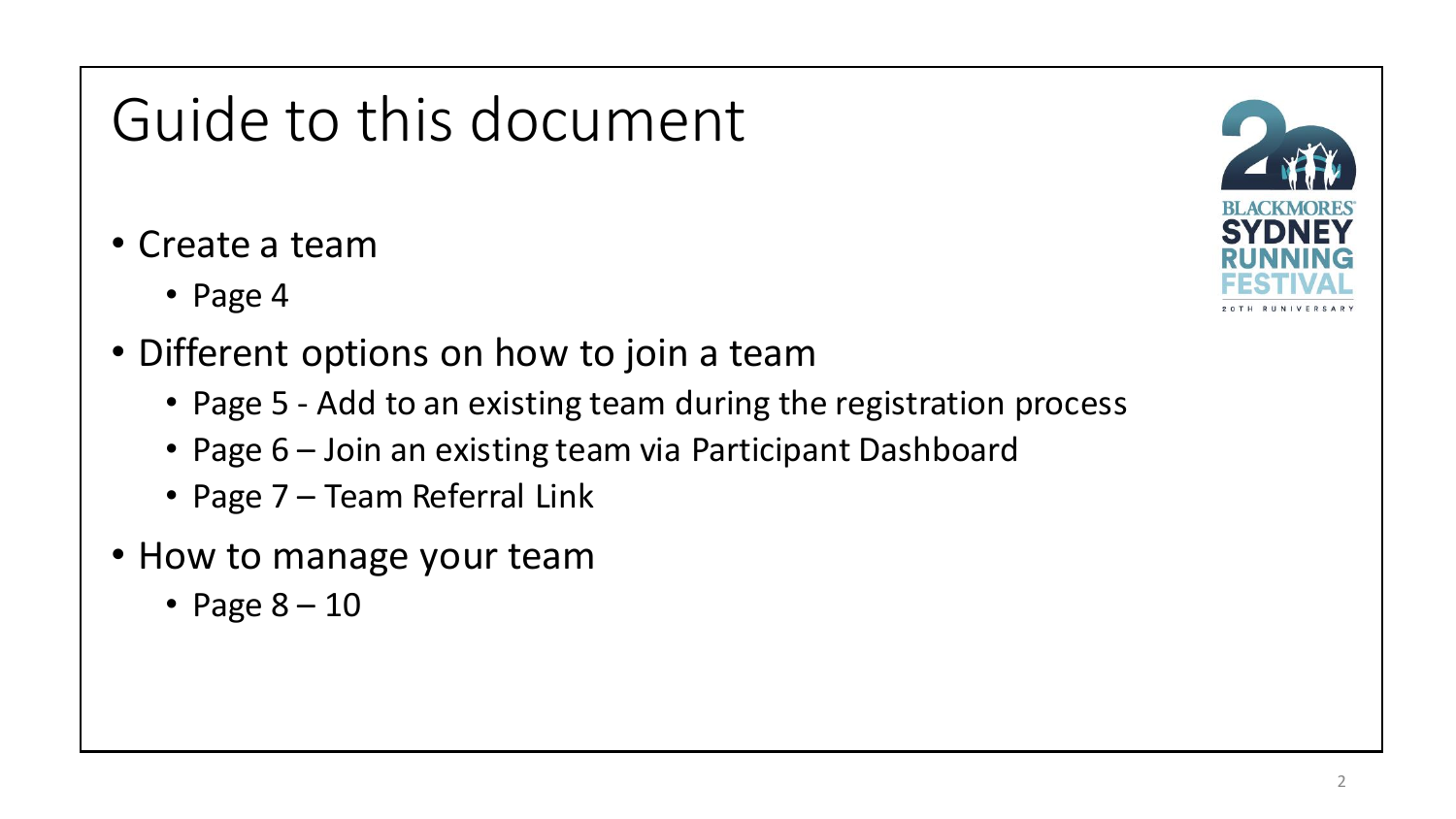# Registration form

• Once you have filled in your personal details, select the best option for your registration



 $\bigcirc$  Yes, add this registrant to a team created by someone else

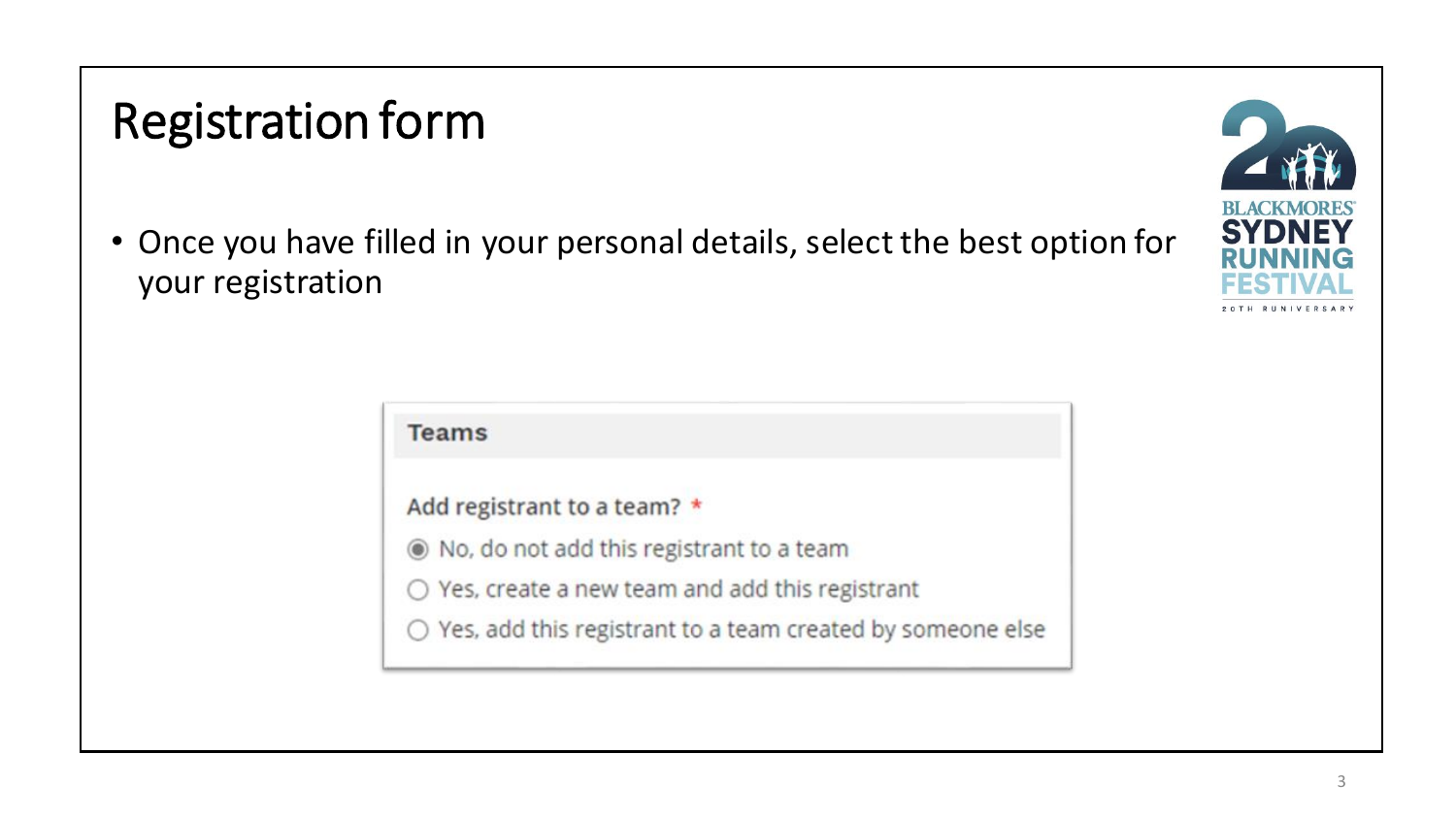#### Create a Team

- Select '*Create a Team'*
- Enter a name this will verify if the name is available

| <b>Teams</b>                                                                                               |   |
|------------------------------------------------------------------------------------------------------------|---|
| Add registrant to a team? *                                                                                |   |
| $\bigcirc$ No, do not add this registrant to a team                                                        |   |
| ◉ Yes, create a new team and add this registrant                                                           |   |
| $\bigcirc$ Yes, add this registrant to a team created by someone else                                      |   |
| Team name *                                                                                                |   |
| <b>ENTER A TEAM NAME</b>                                                                                   | ☺ |
|                                                                                                            |   |
| By joining a team, I understand and agree that: *                                                          |   |
| The team captain will be able to see various details of my registration, including my contact information. |   |

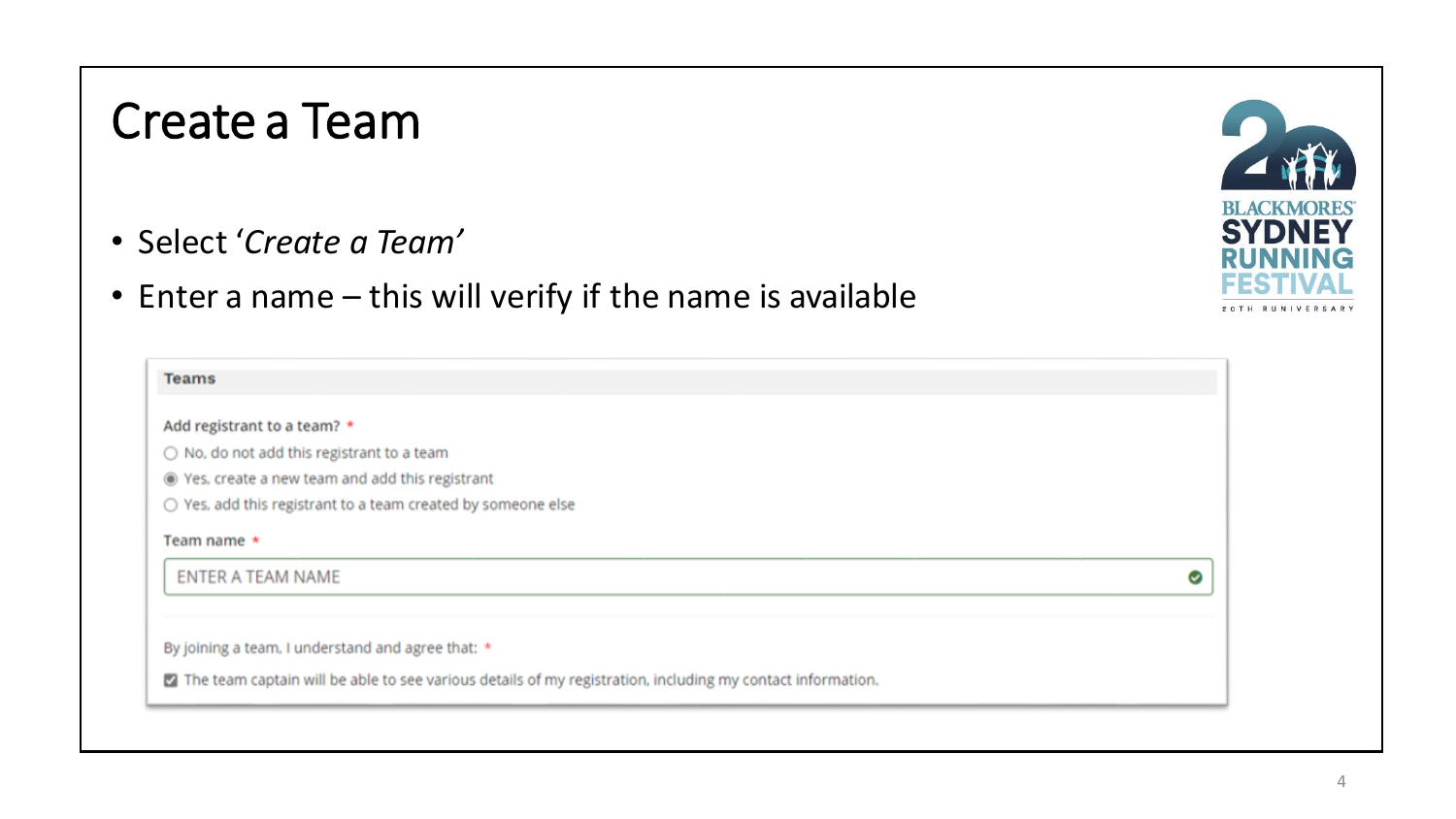### Add to an existing team

- Select '*add to a team created by someone else'*
- Select the team you want to join

| <b>Teams</b>                                                 |                          |
|--------------------------------------------------------------|--------------------------|
| Add registrant to a team? *                                  |                          |
| $\bigcirc$ No, do not add this registrant to a team          |                          |
| $\bigcirc$ Yes, create a new team and add this registrant    |                          |
| ◉ Yes, add this registrant to a team created by someone else |                          |
| Select team                                                  |                          |
| Select                                                       | $\overline{\phantom{a}}$ |
|                                                              |                          |

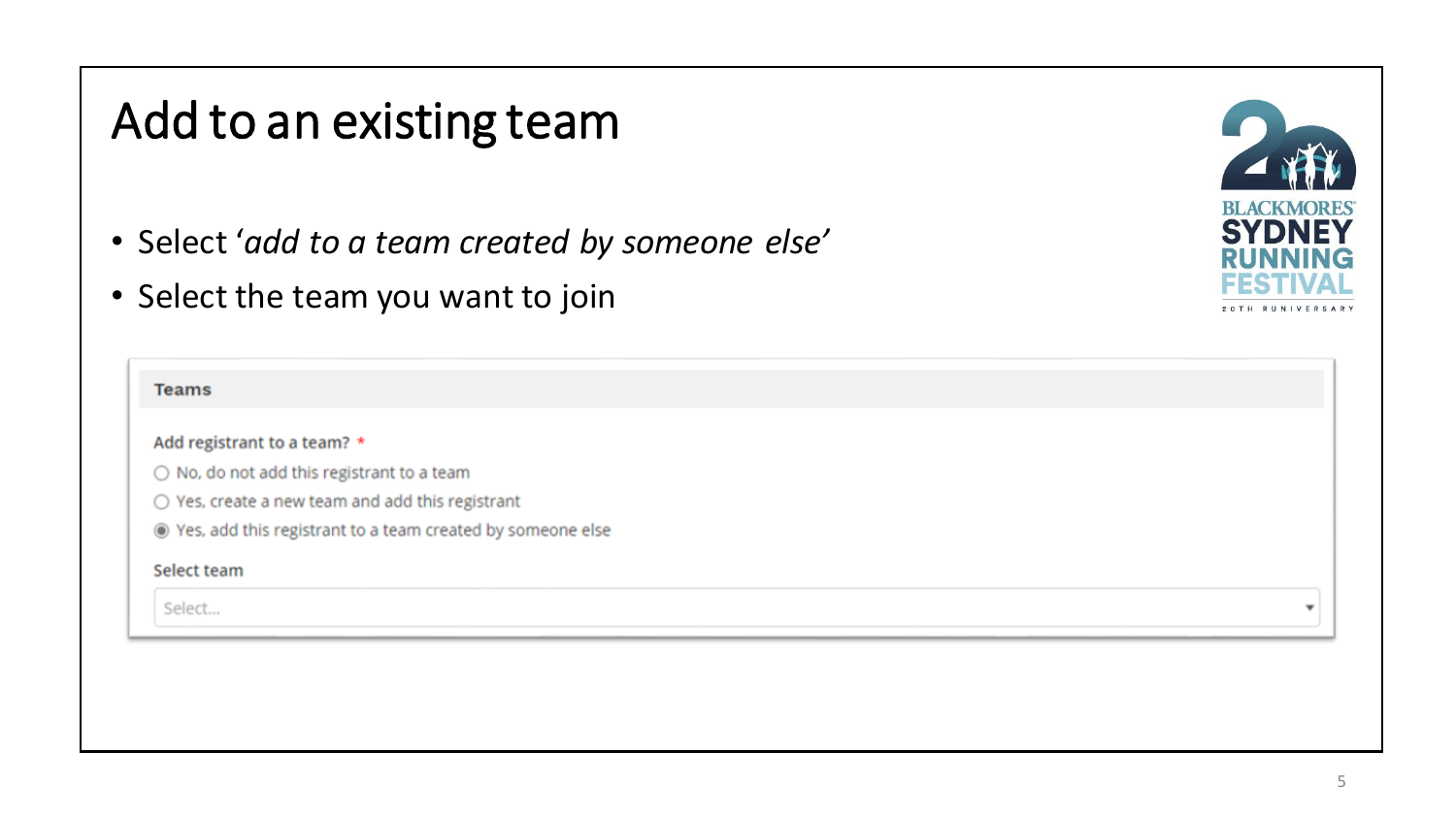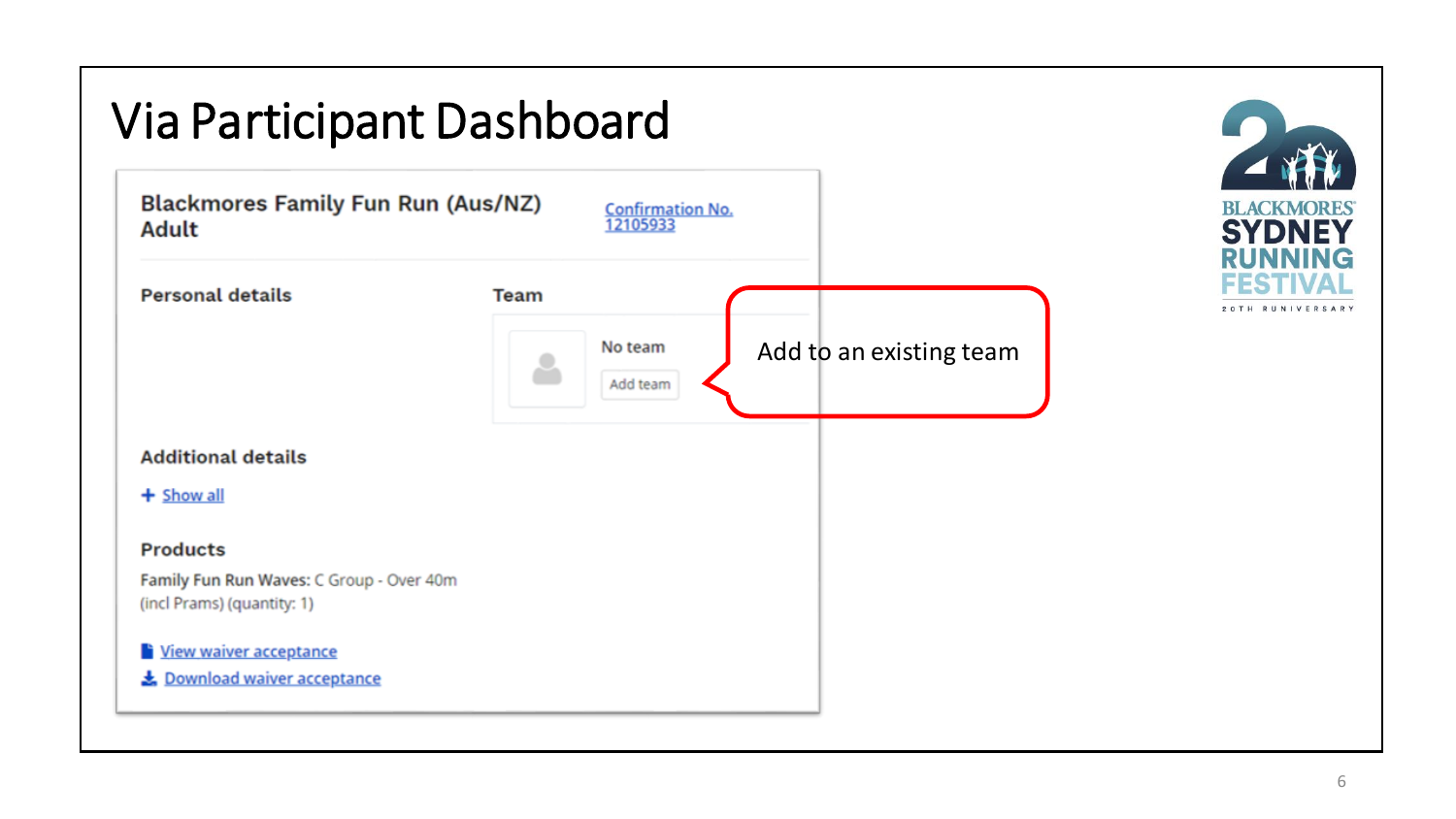# Team Referral Link

- Share the link specific to your team to invite people to register directly into your team!
- Send an email to [info@sydneyrunningfestival.com.au](mailto:info@sydneyrunningfestival.com.au) to get the team referral link or log into your participant dashboard and *Invite Friends*.



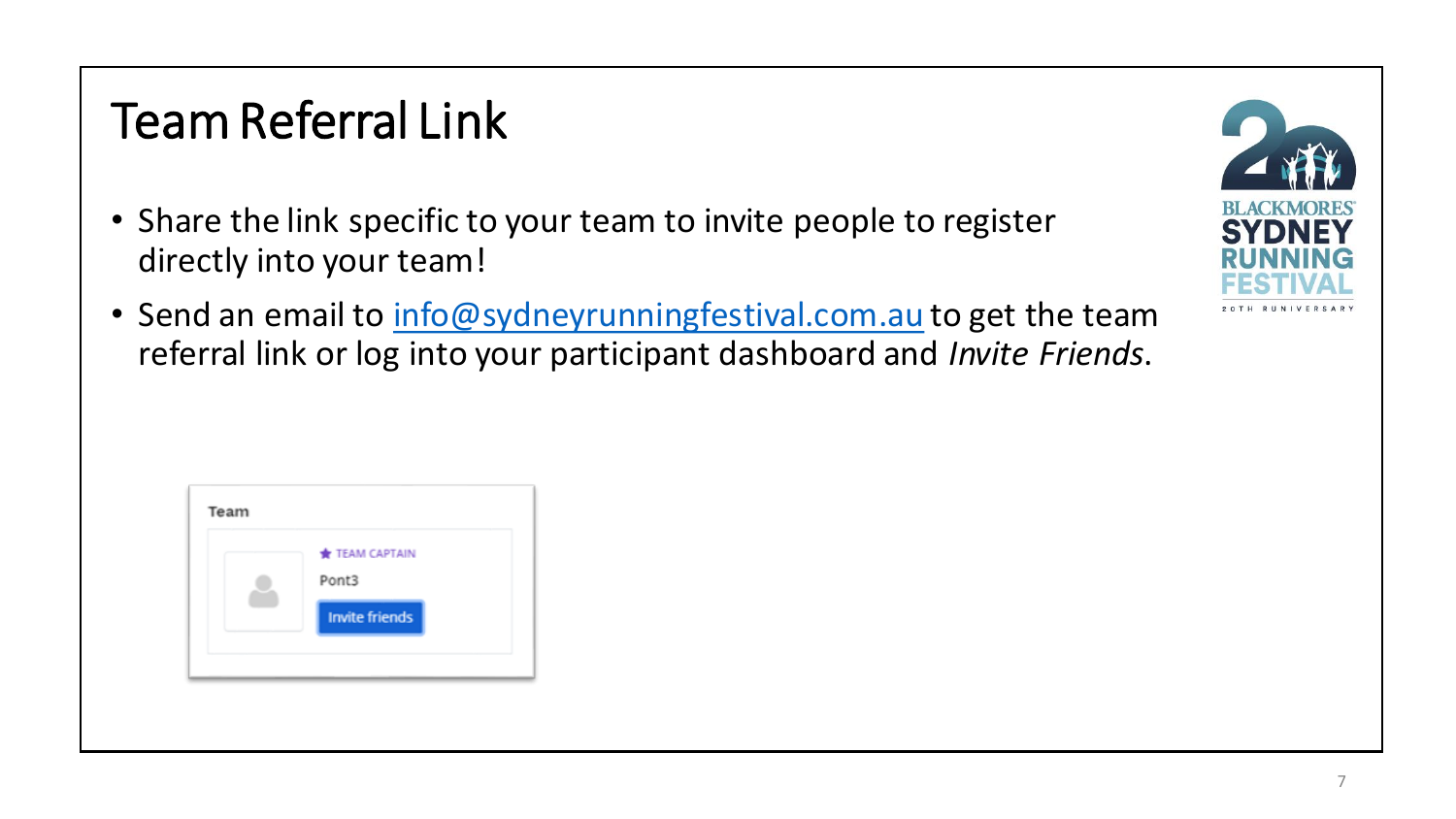# Managing your team

• From your confirmation email, scroll to the bottom and click Visit dashboard to log into Race Roster and view your entry/team

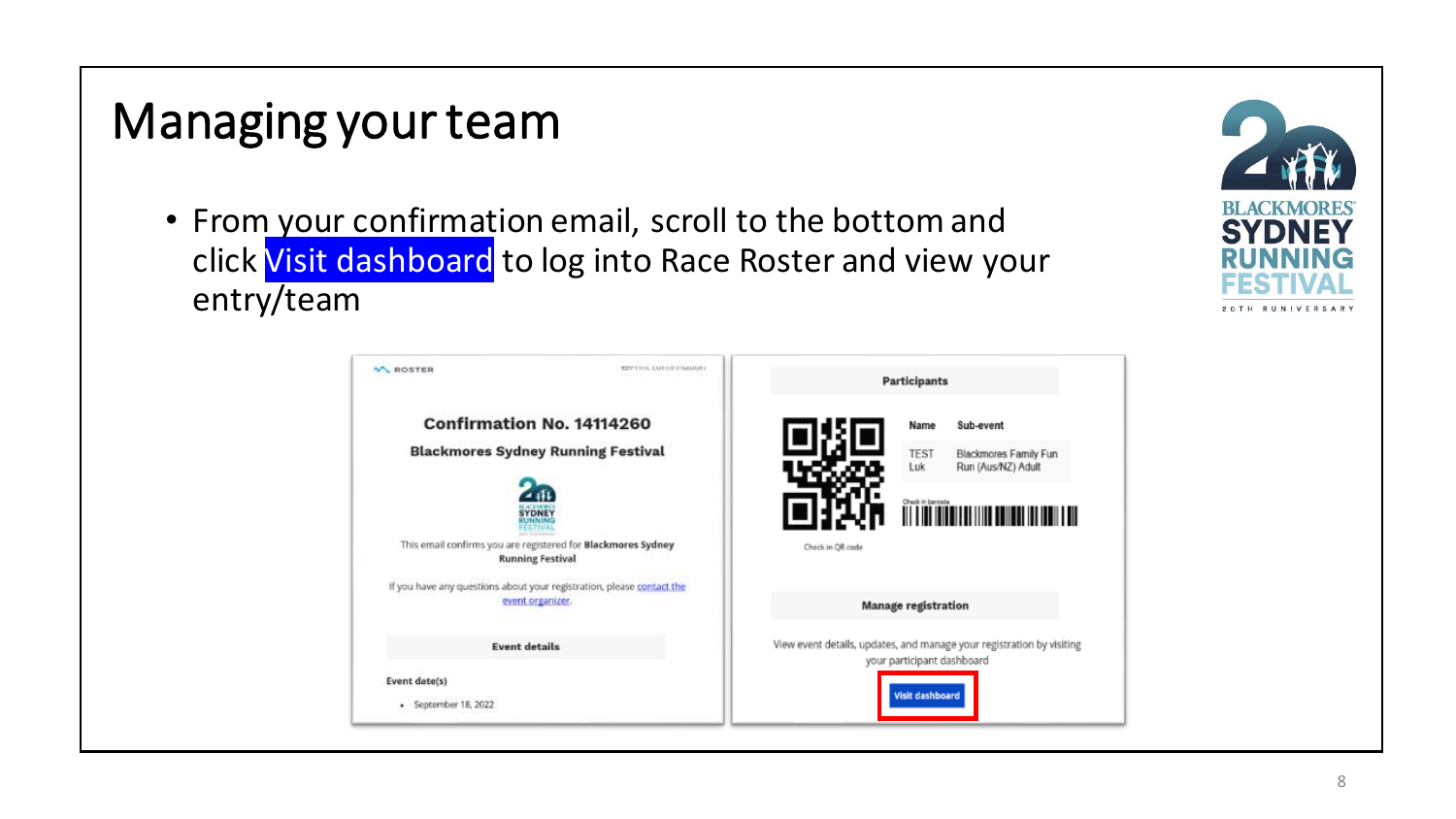# Managing your team continued…

- Navigating through your dashboard
	- Your entry will be assigned as the Team Captain with your team's name
	- Select the **Teams**tab

| over)                                                    | (Adult - 18 and<br><b>Confirmation No.</b><br>15019747 |  |
|----------------------------------------------------------|--------------------------------------------------------|--|
| <b>Personal details</b>                                  | <b>Team</b>                                            |  |
| Name:<br>Email:<br>Phone number:                         | TEAM CAPTAIN<br>Pont3                                  |  |
| + Show more                                              |                                                        |  |
| <b>Additional details</b>                                |                                                        |  |
| $+$ Show all                                             |                                                        |  |
| <b>Products</b>                                          |                                                        |  |
| 10km Waves: D-Group (Finish over 1h 5m)<br>(quantity: 1) |                                                        |  |
| <b>Niew waiver acceptance</b>                            |                                                        |  |